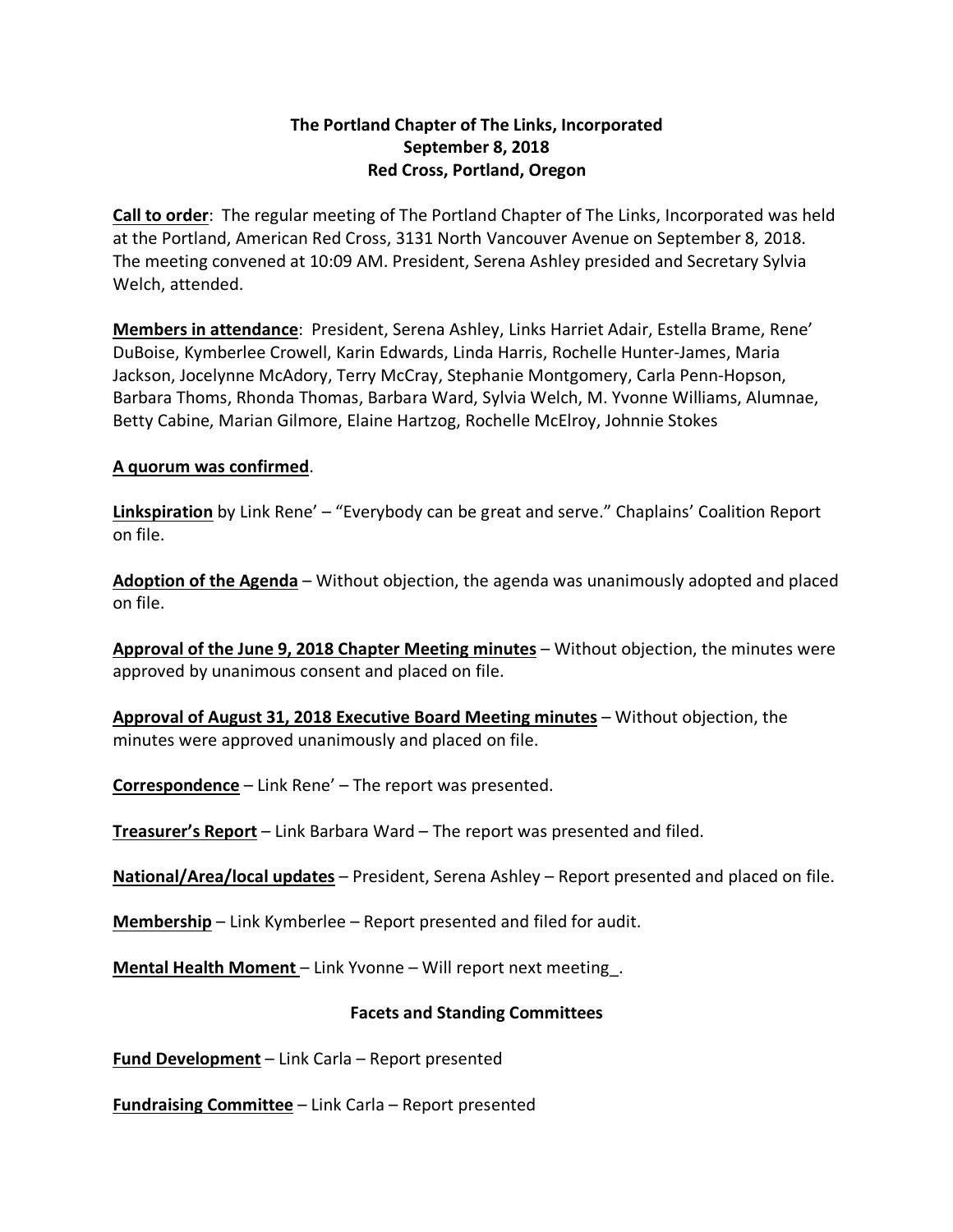**Social Committee** – Link Rochelle Hunter-James – Report presented

### **Announcements made**

Western Area Alumna & Platinum Affairs Rep (Link Jocelynne will take this position); Scholarships – Link Linda, National Trends and Services – Link Harriet, Health and Human Services – Link Yvonne, History & Archives – Link Linda, Facilities – Link Linda, Publicity – Link Estella, Link Rhonda will consider the Protocol position.

\_\_\_\_\_\_\_\_\_\_\_\_\_\_\_\_\_\_\_\_\_\_\_\_\_\_\_\_\_\_\_\_\_\_\_\_\_\_\_\_\_\_\_\_\_\_\_\_\_\_\_\_\_\_\_\_\_\_\_\_\_\_\_\_\_\_\_\_\_\_\_\_\_\_\_\_\_\_

### \_\_\_\_\_\_\_\_\_\_\_\_\_\_\_\_\_ **\*Motions and Votes**

**It was moved by Link Sylvia Welch and seconded that Links' "Precious Items" are to be auctioned off each Chapter meeting for monies that go to the Operations budget. Vote: motion carried unanimously**

**It was moved by Link Jocelynne McAdory and seconded that at all events, we will have White rose envelopes available to raise monies targeted for general support. Vote: motion carried unanimously**

**It was moved by Link Terry McCray and seconded to advance Line item 995 (reservedunspecified savings) to the 2018/2019 Operations budget. Vote: motion carried unanimously**

**It was moved by Link Carla Penn-Hopson and seconded that the Chapter accept the Altabira as the location of our Gala with "Phantom and Fantasy" as the theme. Vote: Ayes 17 Motion carried (abstentions aren't included)**

# **Unfinished Business**

Chapter Organizational Effectiveness Representative, Protocol Officer & Arts Facet Chairs needed; Submit all facet and committee events dates/times.

#### **New Business**

**Sickle Cell Anemia Presentation** – by Alumna Rochelle McElroy

Meeting adjourned at: 1:10 PM

Sylvia Welch, Secretary, The Portland Chapter of The Links, Incorporated